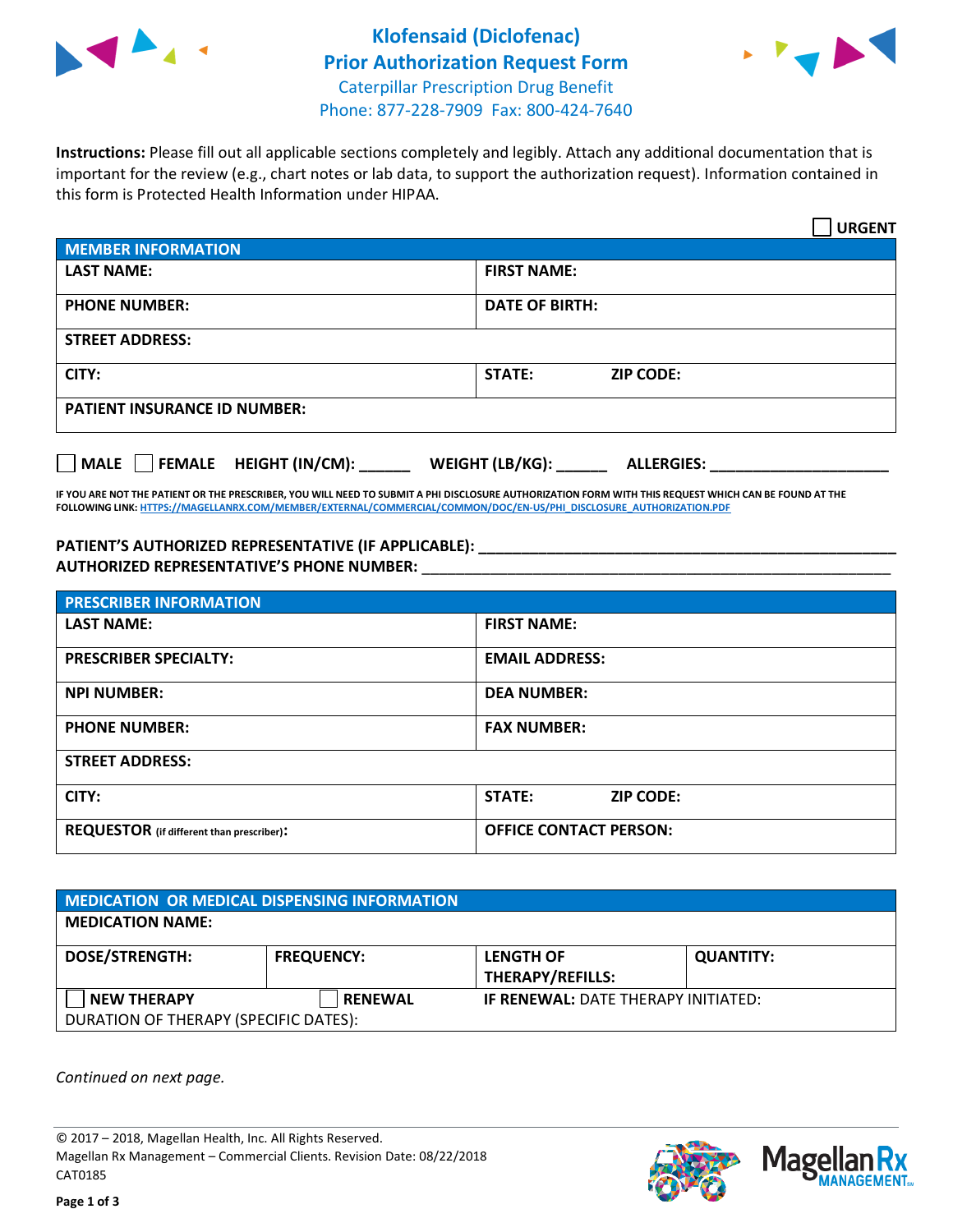



| MEMBER'S LAST NAME: NAME:                                                                                                                                                                                                                                                                                                                                                                                                                                                                                                                                                                                                                            | <b>MEMBER'S FIRST NAME:</b>                                                                     |                                                       |  |  |
|------------------------------------------------------------------------------------------------------------------------------------------------------------------------------------------------------------------------------------------------------------------------------------------------------------------------------------------------------------------------------------------------------------------------------------------------------------------------------------------------------------------------------------------------------------------------------------------------------------------------------------------------------|-------------------------------------------------------------------------------------------------|-------------------------------------------------------|--|--|
|                                                                                                                                                                                                                                                                                                                                                                                                                                                                                                                                                                                                                                                      | 1. HAS THE PATIENT TRIED ANY OTHER MEDICATIONS FOR THIS CONDITION?                              | YES (if yes, complete below)<br><b>NO</b>             |  |  |
| <b>MEDICATION/THERAPY (SPECIFY</b><br>DRUG NAME AND DOSAGE):                                                                                                                                                                                                                                                                                                                                                                                                                                                                                                                                                                                         | <b>DURATION OF THERAPY (SPECIFY</b><br>DATES):                                                  | <b>RESPONSE/REASON FOR</b><br><b>FAILURE/ALLERGY:</b> |  |  |
|                                                                                                                                                                                                                                                                                                                                                                                                                                                                                                                                                                                                                                                      |                                                                                                 |                                                       |  |  |
| <b>2. LIST DIAGNOSES:</b>                                                                                                                                                                                                                                                                                                                                                                                                                                                                                                                                                                                                                            |                                                                                                 | <b>ICD-10:</b>                                        |  |  |
| (Please provide documentation)<br>$\square$ Degenerative arthritis of the knee(s)<br>$\square$ Degenerative joint disease of the knee(s)<br>$\Box$ Osteoarthritis of the knee(s)<br>□ Other diagnosis:<br>$ICD-10$                                                                                                                                                                                                                                                                                                                                                                                                                                   |                                                                                                 |                                                       |  |  |
|                                                                                                                                                                                                                                                                                                                                                                                                                                                                                                                                                                                                                                                      | 3. REQUIRED CLINICAL INFORMATION: PLEASE PROVIDE ALL RELEVANT CLINICAL INFORMATION TO SUPPORT A |                                                       |  |  |
| PRIOR AUTHORIZATION.                                                                                                                                                                                                                                                                                                                                                                                                                                                                                                                                                                                                                                 |                                                                                                 |                                                       |  |  |
| <b>Clinical Information:</b><br>Is the patient high risk, as defined by at least one of the following conditions? $\Box$ Yes $\Box$ No                                                                                                                                                                                                                                                                                                                                                                                                                                                                                                               |                                                                                                 |                                                       |  |  |
| If yes, please select:<br>$\Box$ Current treatment with anticoagulants such as warfarin, a low molecular weight heparin (LMWH) such as<br>enoxaparin (Lovenox), Fragmin, a direct factor XA inhibitor such as Arixtra, Xarelto, or heparin<br>$\Box$ Currently taking oral corticosteroids<br>$\Box$ History of a serious bleeding disorder<br>□ History of renal disease<br>$\Box$ History of ulcers<br>$\Box$ History of upper gastrointestinal bleeding requiring hospitalization and/or blood transfusion<br>$\Box$ Received gastric bypass surgery<br>$\Box$ Receiving or has recently received chemotherapy<br>$\Box$ 65 years of age or older |                                                                                                 |                                                       |  |  |
| Has the patient tried and failed at least two (2) prior non-steroidal anti-inflammatory drugs (NSAIDs? $\Box$ Yes $\Box$ No<br>Is the patient unable to swallow oral medications? $\Box$ Yes $\Box$ No                                                                                                                                                                                                                                                                                                                                                                                                                                               |                                                                                                 |                                                       |  |  |
| Is the patient currently taking any other tablets or capsules (not including: orally dissolving tablets and sprinkle<br>capsules)? $\Box$ Yes $\Box$ No                                                                                                                                                                                                                                                                                                                                                                                                                                                                                              |                                                                                                 |                                                       |  |  |
| Are there any other comments, diagnoses, symptoms, medications tried or failed, and/or any other information the<br>physician feels is important to this review?                                                                                                                                                                                                                                                                                                                                                                                                                                                                                     |                                                                                                 |                                                       |  |  |
| Please note: Not all drugs/diagnosis are covered on all plans. This request may be denied unless all required<br>information is received.                                                                                                                                                                                                                                                                                                                                                                                                                                                                                                            |                                                                                                 |                                                       |  |  |

© 2017 – 2018, Magellan Health, Inc. All Rights Reserved. Magellan Rx Management – Commercial Clients. Revision Date: 08/22/2018 CAT0185



**Magella** 

**MANAGEMENT**<sub>SM</sub>